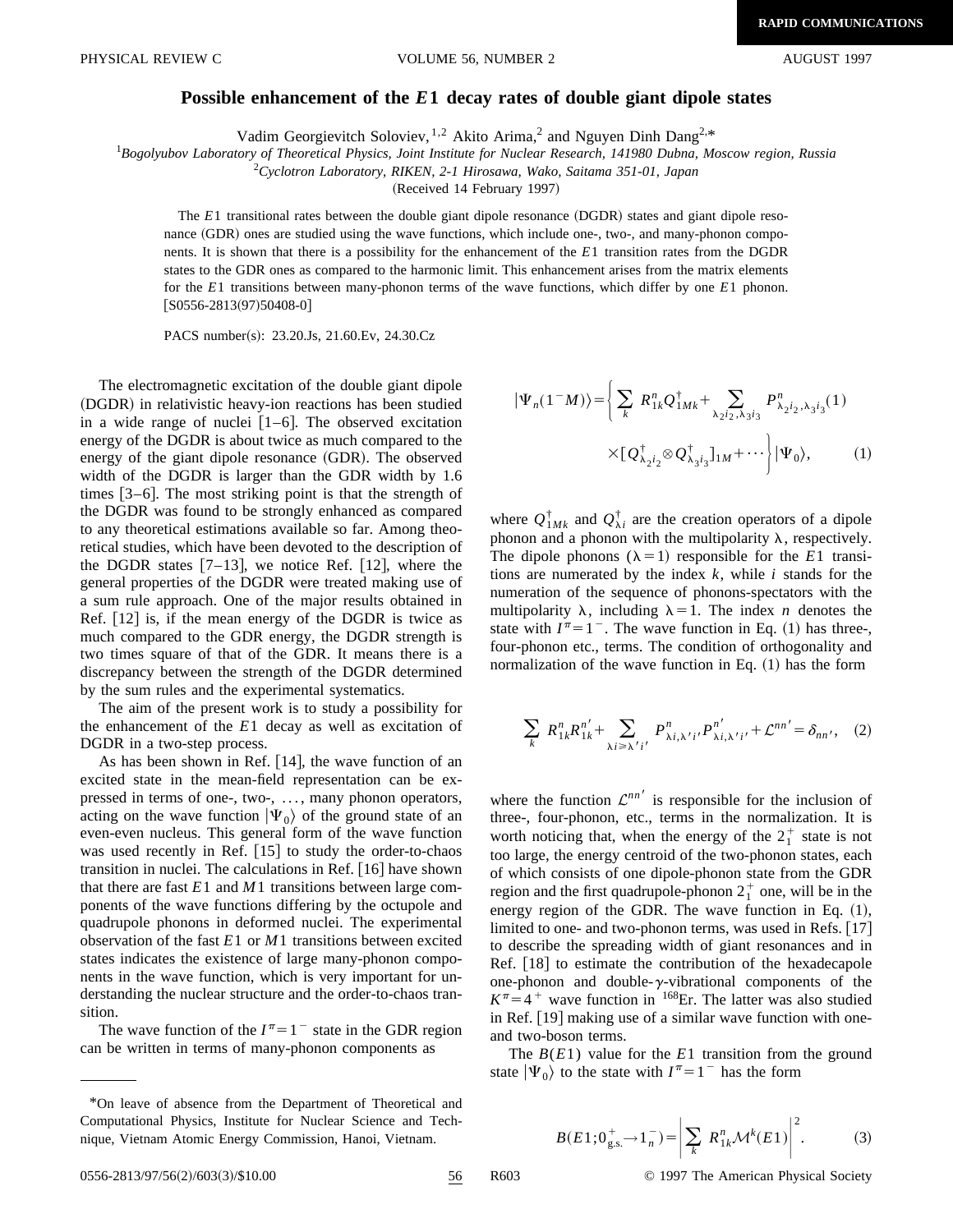The explicit form of the matrix element  $\mathcal{M}^k(E1)$  is included in Eq.  $(2.124)$  in Ref.  $[20]$ . The *E*1 strength is obtained by summing up the  $B(E1)$  values over all the  $1^-$  states in the GDR region:  $S_1 = \sum_n B(E1; 0_{g.s.}^+ \rightarrow 1_n^-)$ . This strength  $S_1$  is

slightly different from the nonenergy-weighted sum of the GDR mentioned in Ref.  $[12]$ .

The wave function of the  $J^{\pi}=0^+$  or  $2^+$  states in the DGDR region can be chosen in the form

$$
|\Psi_{f}(J^{+}M')\rangle = \left\{\sum_{i_{1}} R^{f}_{Ji_{1}} Q^{\dagger}_{JM'i_{1}} + \sum_{k_{1},k_{2}} P^{f}_{1k_{1},1k_{2}}(J)[Q^{\dagger}_{1k_{1}} \otimes Q^{\dagger}_{1k_{2}}]_{JM'} + \sum_{k} \sum_{\lambda_{2}i_{2},\lambda_{3}i_{3}} F^{f}_{1k,\lambda_{2}i_{2},\lambda_{3}i_{3}}(J) \right. \\ \times [Q^{\dagger}_{1k} \otimes [Q^{\dagger}_{\lambda_{2}i_{2}} \otimes Q^{\dagger}_{\lambda_{3}i_{3}}]]_{JM'} + \cdots \right\} |\Psi_{0}\rangle. \tag{4}
$$

As a matter of fact the inclusion of the two-phonon terms in the wave function does not change the energy centroid of the GDR. The similar situation is expected for the energy centroid of the DGDR after including many-phonon terms in the DGDR wave function. In odd-mass nuclei all terms of the wave functions in Eqs.  $(1)$  and  $(4)$  must be multiplied by the relevant quasiparticle operator  $\alpha_{im\sigma}^{\dagger}$ , which describes the odd nucleon.

In order to study the Coulomb excitation of the DGDR in a two-step dipole process, we calculate the matrix elements of the *E*1 transition from the ground state to the GDR states and from the GDR states to the DGDR ones making use of the wave functions in Eqs.  $(1)$  and  $(4)$ . The total strength of the DGDR states is obtained by summing over all final states  $|f\rangle$  and intermediate  $|n\rangle$  ones. As a result one has

$$
S_2 = \sum_f \left| \sum_{n,k,k'} \mathcal{M}^k(E1) \mathcal{M}^{k'}(E1) R_{1k}^n \right| \sum_{k''} R_{1k''}^n P_{1k',1k''}^f(J) + \sum_{\lambda i,\lambda' i'} P_{\lambda i,\lambda' i'}^n (J) F_{1k',\lambda i,\lambda' i'}^f(J) + \cdots \right|^2.
$$
 (5)

Equation  $(5)$  contains many terms, which correspond to the transitions between three-phonon components in Eq.  $(1)$  and four-phonon components in Eq.  $(4)$  and so on. The second term in Eq.  $(5)$  corresponds to the GDR constructed on the two-phonon components of the wave function in Eq.  $(1)$ . In Eq.  $(5)$  there are also terms, which correspond to the GDR built on three-, four- and so on components of the wave function in Eq.  $(1)$ .

If from Eq.  $(2)$  it followed that

$$
\sum_{n} R_{1k}^{n} P_{\lambda i, \lambda' i'}^{n}(J) = 0,
$$
  

$$
\sum_{n} R_{1k}^{n} F_{\lambda i, \lambda_2 i_2, \lambda_3 i_3}^{n}(J) = 0, ...,
$$
 (6)

there would be no enhancement in the Coulomb excitation of DGDR states, which arises from the *E*1 transitions between many-phonon components differing by one-dipole-phonon operator. However a possibility cannot be excluded, that the sums at the l.h.s. of Eqs.  $(6)$  do not vanish because of the terms  $\mathcal{L}^{nn'}$  at the l.h.s. of Eq. (2). Therefore, generally speaking, the Coulomb excitation of the DGDR states can be larger than the estimation within the limit of independent harmonic oscillators. It is also important to notice that the largest part of the *E*1 strength, but not all the total *E*1 strength, is shared by the states within the GDR region and is observed in the experiments. Indeed, only a part of the twophonon strength is shared by the states, which are defined by the wave function in Eq.  $(1)$  and, therefore, are excited via the *E*1 transitions. The rest of the two-phonon strength is distributed over the states within and beyond the GDR region, which are not excited via *E*1 transitions. The same situation takes place with many-phonon components in Eq.  $(1).$ 

Let us consider now the *E*1 transitions from DGDR states to the GDR ones. The *B*(*E*1) value for *E*1 transition from  $J^{\pi}=0$ <sup>+</sup> and 2<sup>+</sup> states in the DGDR region to the  $I^{\pi}=1$ <sup>-</sup> states in the GDR region has the form

$$
B(E1; J_f^+ \to 1_n^-) = \left| \sum_k \mathcal{M}^k(E1) \right| \sum_{k'} C_j^1 R_{1k'}^n P_{1k,1k'}^f(J)
$$
  
+ 
$$
\sum_{\lambda_2 i_2 \lambda_3 i_3} C_{\lambda_2 \lambda_3}^1(J) P_{\lambda_2 i_2, \lambda_3 i_3}^n(1)
$$
  

$$
\times F_{1k, \lambda_2 i_2, \lambda_3 i_3}^f(J) + \cdots \Big| \Big|^2, \qquad (7)
$$

where  $C_J^1$  and  $C_{\lambda_2\lambda_3}^1(J)$  denote the angular-momentum coupling coefficients. It should be without confusion that now indices *f* denote the initial states and *n*—the final states.

The total strength of the *E*1 transitions from the DGDR states to the GDR ones is obtained by summing over all initial states  $|f\rangle$  and final  $|n\rangle$  ones. If taking Eq. (6) into account, one ends up with